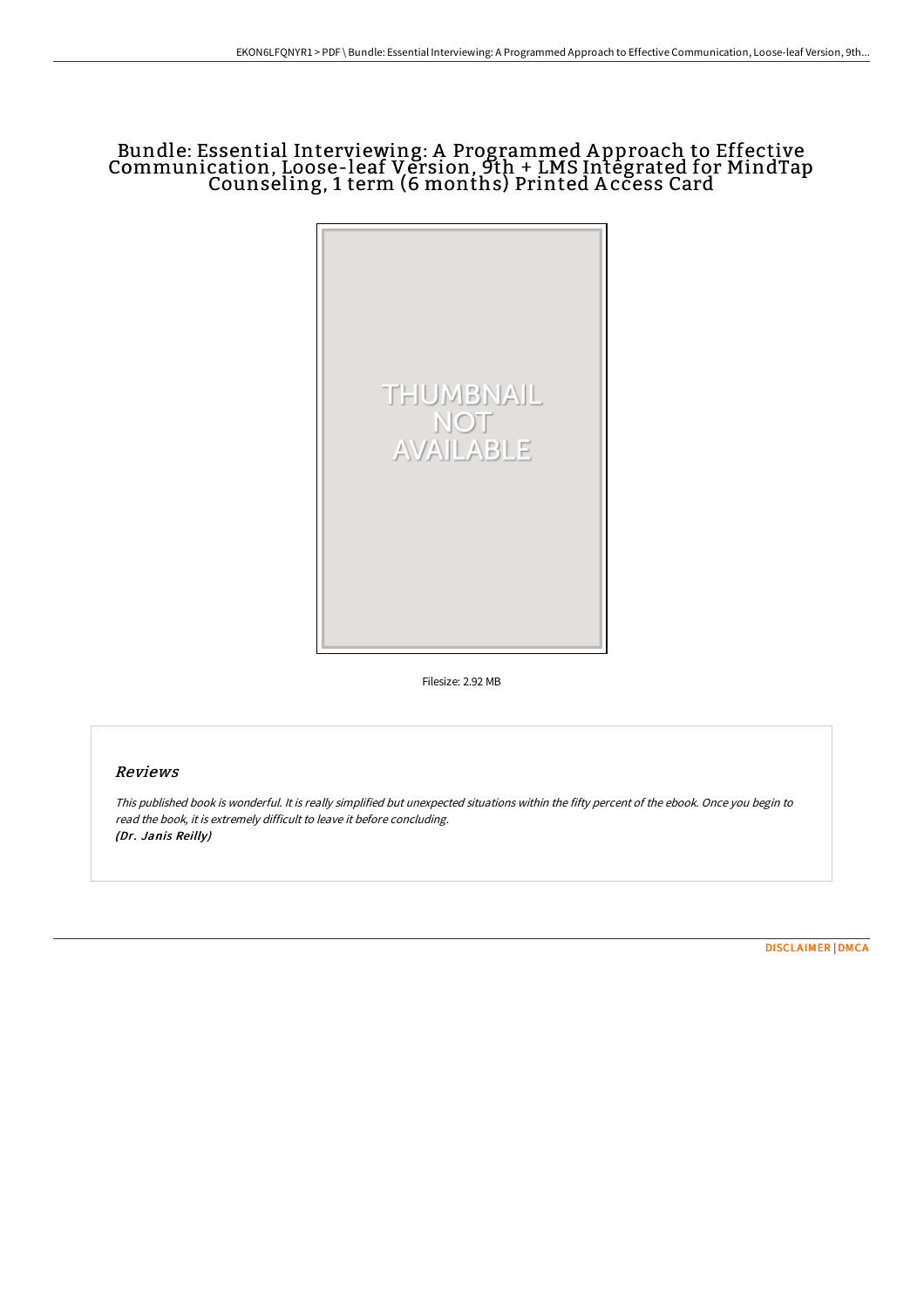### BUNDLE: ESSENTIAL INTERVIEWING: A PROGRAMMED APPROACH TO EFFECTIVE COMMUNICATION, LOOSE-LEAF VERSION, 9TH + LMS INTEGRATED FOR MINDTAP COUNSELING, 1 TERM (6 MONTHS) PRINTED ACCESS CARD



Brooks Cole, 2016. Condition: New. Brand new! Please provide a physical shipping address.

 $\Rightarrow$ Read Bundle: Essential Interviewing: A Programmed Approach to Effective [Communication,](http://www.bookdirs.com/bundle-essential-interviewing-a-programmed-appro.html) Loose-leaf Version, 9th + LMS Integrated for MindTap Counseling, 1 term (6 months) Printed Access Card Online

Download PDF Bundle: Essential Interviewing: A Programmed Approach to Effective [Communication,](http://www.bookdirs.com/bundle-essential-interviewing-a-programmed-appro.html) Loose-leaf

Version, 9th + LMS Integrated for MindTap Counseling, 1 term (6 months) Printed Access Card